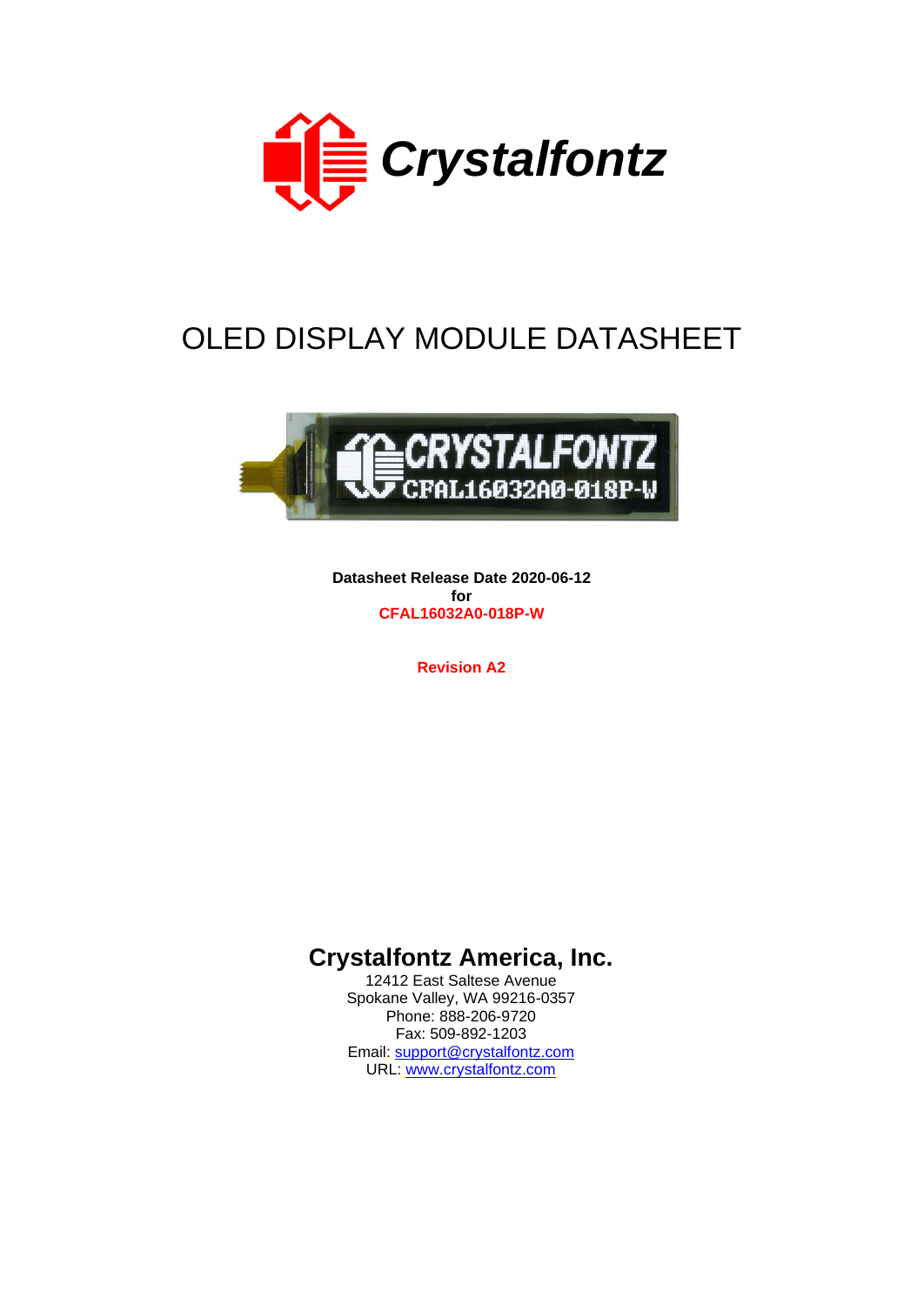

# **CONTENTS**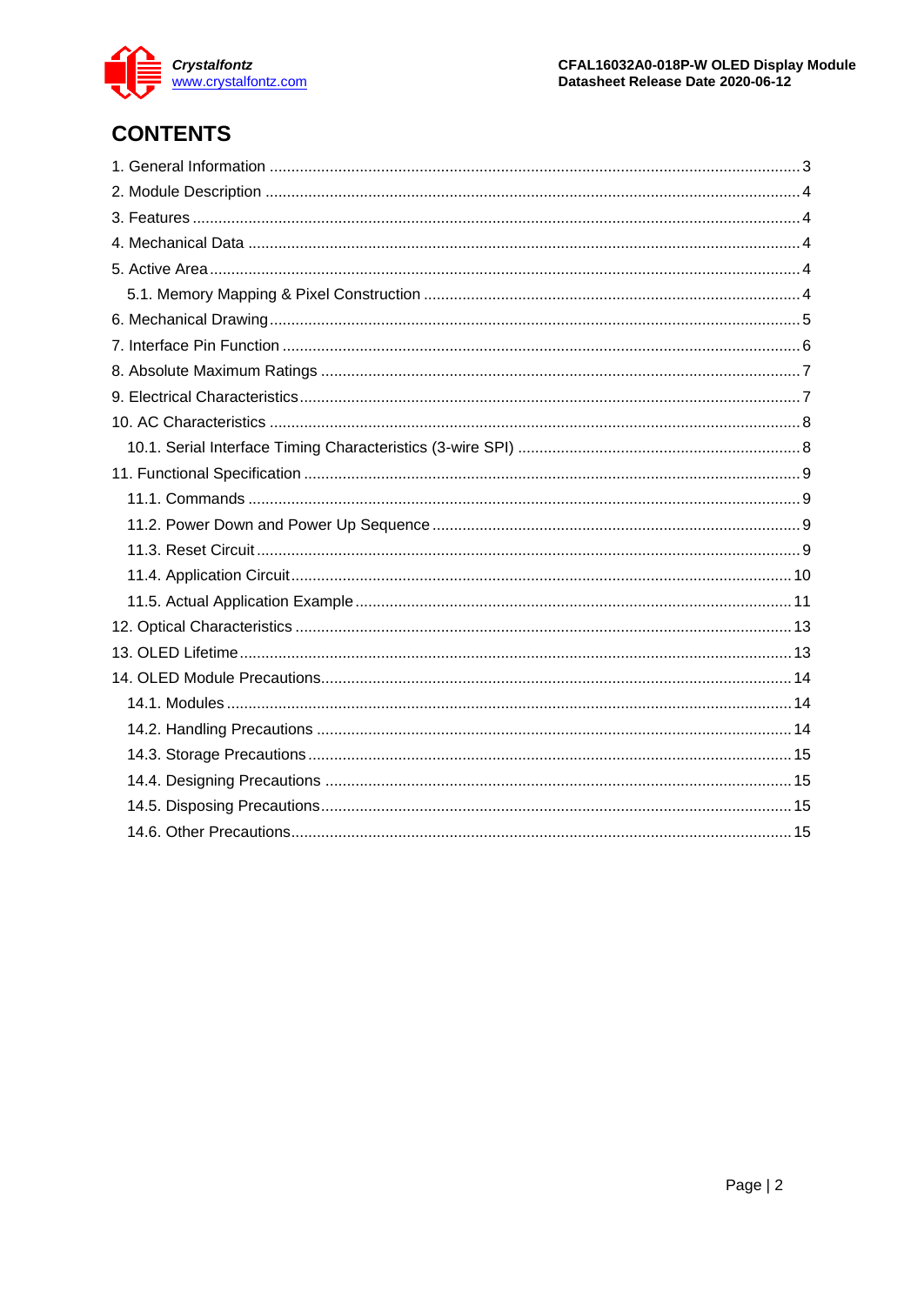

### <span id="page-2-0"></span>**1. General Information**

#### **Datasheet Revision History**

Datasheet Release: **2020-06-12**

Datasheet for the CFAL16032A0-018P-W OLED graphic display module.

#### **Product Change Notifications**

You can check for or subscribe to **Part Change Notices** for this display module on our website.

#### **Variations**

Slight variations between lots are normal (e.g., contrast, color, or intensity).

#### **Volatility**

This display module has volatile memory.

#### **Disclaimer**

Certain applications using Crystalfontz America, Inc. products may involve potential risks of death, personal injury, or severe property or environmental damage ("Critical Applications"). CRYSTALFONTZ AMERICA, INC. PRODUCTS ARE NOT DESIGNED, INTENDED, AUTHORIZED, OR WARRANTED TO BE SUITABLE FOR USE IN LIFE-SUPPORT APPLICATIONS, DEVICES OR SYSTEMS OR OTHER CRITICAL APPLICATIONS. Inclusion of Crystalfontz America, Inc. products in such applications is understood to be fully at the risk of the customer. In order to minimize risks associated with customer applications, adequate design and operating safeguards should be provided by the customer to minimize inherent or procedural hazard. Please contact us if you have any questions concerning potential risk applications.

Crystalfontz America, Inc. assumes no liability for applications assistance, customer product design, software performance, or infringements of patents or services described herein. Nor does Crystalfontz America, Inc. warrant or represent that any license, either express or implied, is granted under any patent right, copyright, or other intellectual property right of Crystalfontz America, Inc. covering or relating to any combination, machine, or process in which our products or services might be or are used.

All specifications in datasheets on our website are, to the best of our knowledge, accurate but not guaranteed. Corrections to specifications are made as any inaccuracies are discovered.

Company and product names mentioned in this publication are trademarks or registered trademarks of their respective owners.

Copyright © 2018 by Crystalfontz America, Inc.,12412 East Saltese Avenue, Spokane Valley, WA 99216 U.S.A.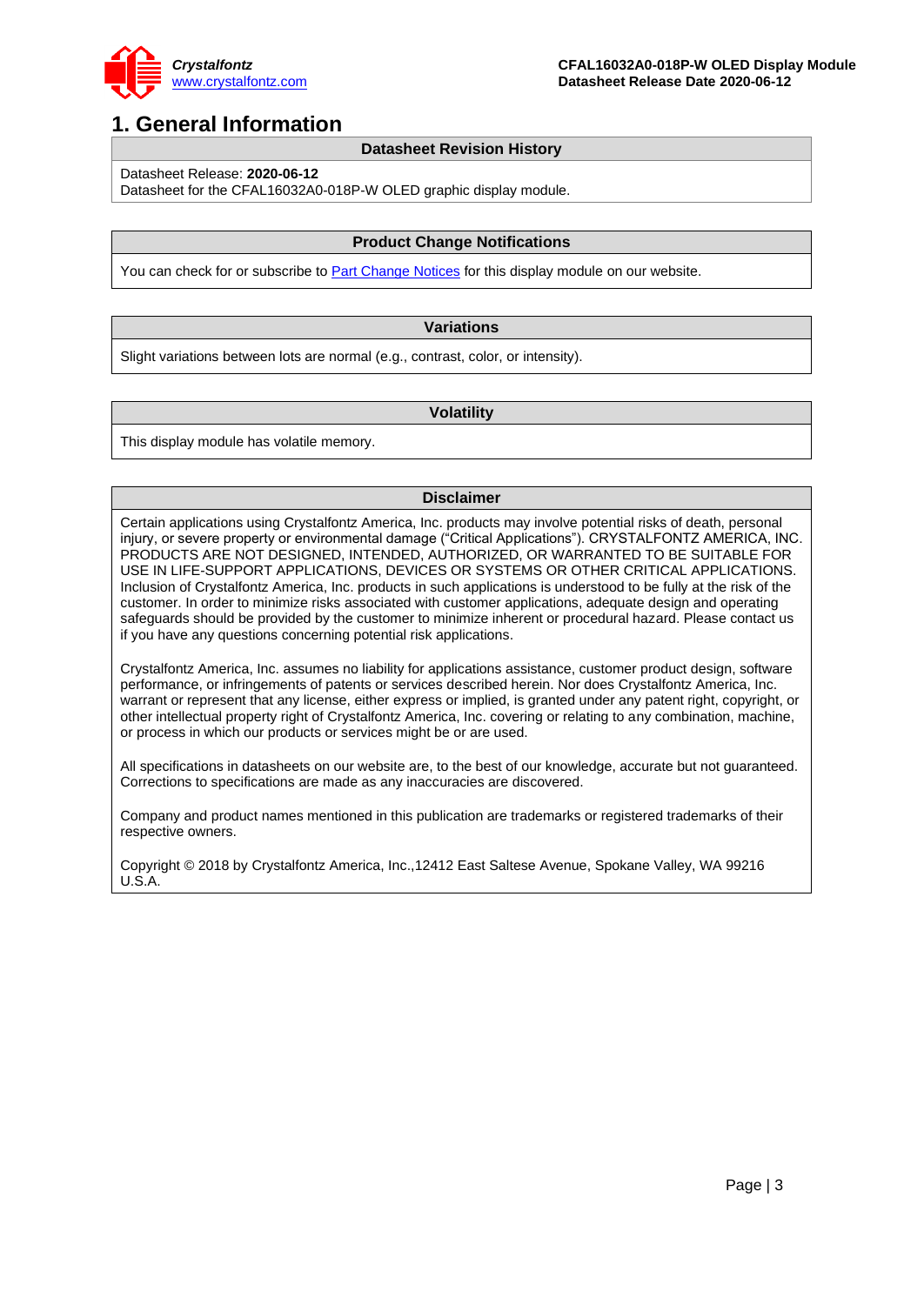

### <span id="page-3-0"></span>**2. Module Description**

This is a white monochrome OLED graphic display module with a high contrast ratio and fast response time. This display is light-weight, thin, and durable. This display has a built-in Solomon Systech SSD1320 controller.

Please see [Solomon Systech SSD1320 LCD Datasheet](https://www.crystalfontz.com/controllers/SolomonSystech/SSD1320/) for further reference.

### <span id="page-3-1"></span>**3. Features**

- 160\*32 Dot Matrix
- Built-in Controller: SSD1320 (or equivalent)
- 3.3V Logic
- 12V Power
- 1/32 Duty
- Interface: 3-Wire SPI

### <span id="page-3-2"></span>**4. Mechanical Data**

| <b>Item</b>              | <b>Specification</b><br>(mm)     | <b>Specification</b><br>(inch, reference) |  |
|--------------------------|----------------------------------|-------------------------------------------|--|
| Overall Width and Height | 113.30 (W) x 14.94 (H) x 0.3 (D) | 4.461 (W) x 0.5882 (H) x 0.012 (D)        |  |
| Viewing Area             | 45.89 (W) x 9.8 (H)              | 1.807 (W) $\times$ 0.386 (H)              |  |
| Active Area              | 45.096 (W) x 9.0 (H)             | 1.775 (W) $\times$ 0.354 (H)              |  |
| <b>Pixel Size</b>        | $0.258$ (W) x 0.258 (H)          | $0.010$ (W) x $0.010$ (H)                 |  |
| <b>Pixel Pitch</b>       | $0.282$ (W) x $0.282$ (H)        | $0.011$ (W) x 0.011 (H)                   |  |
| Weight (Typical)         | 0.4 grams                        | 0.14 ounces                               |  |

### <span id="page-3-4"></span><span id="page-3-3"></span>**5. Active Area**

5.1. Memory Mapping & Pixel Construction

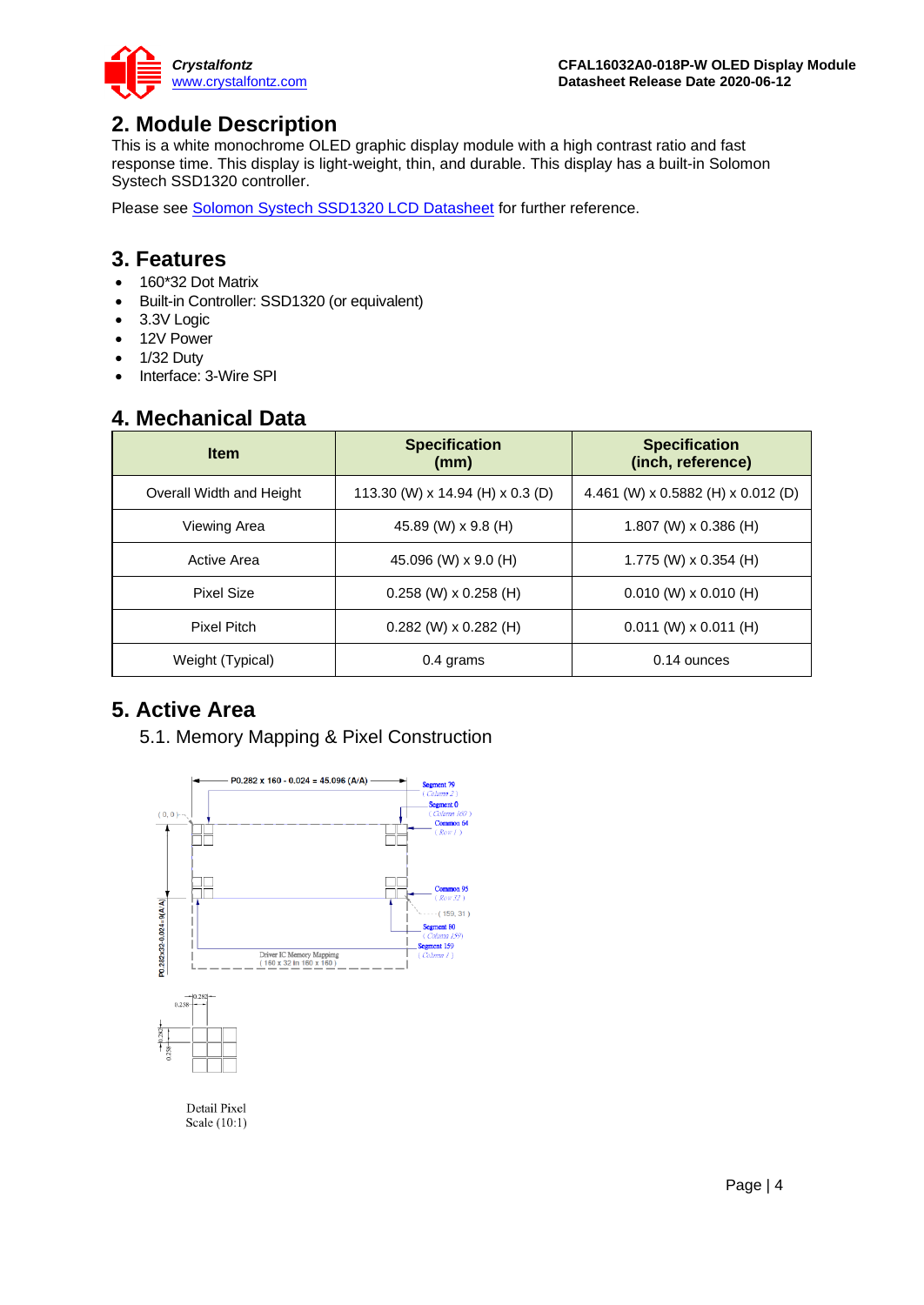

<span id="page-4-0"></span>

Page | 5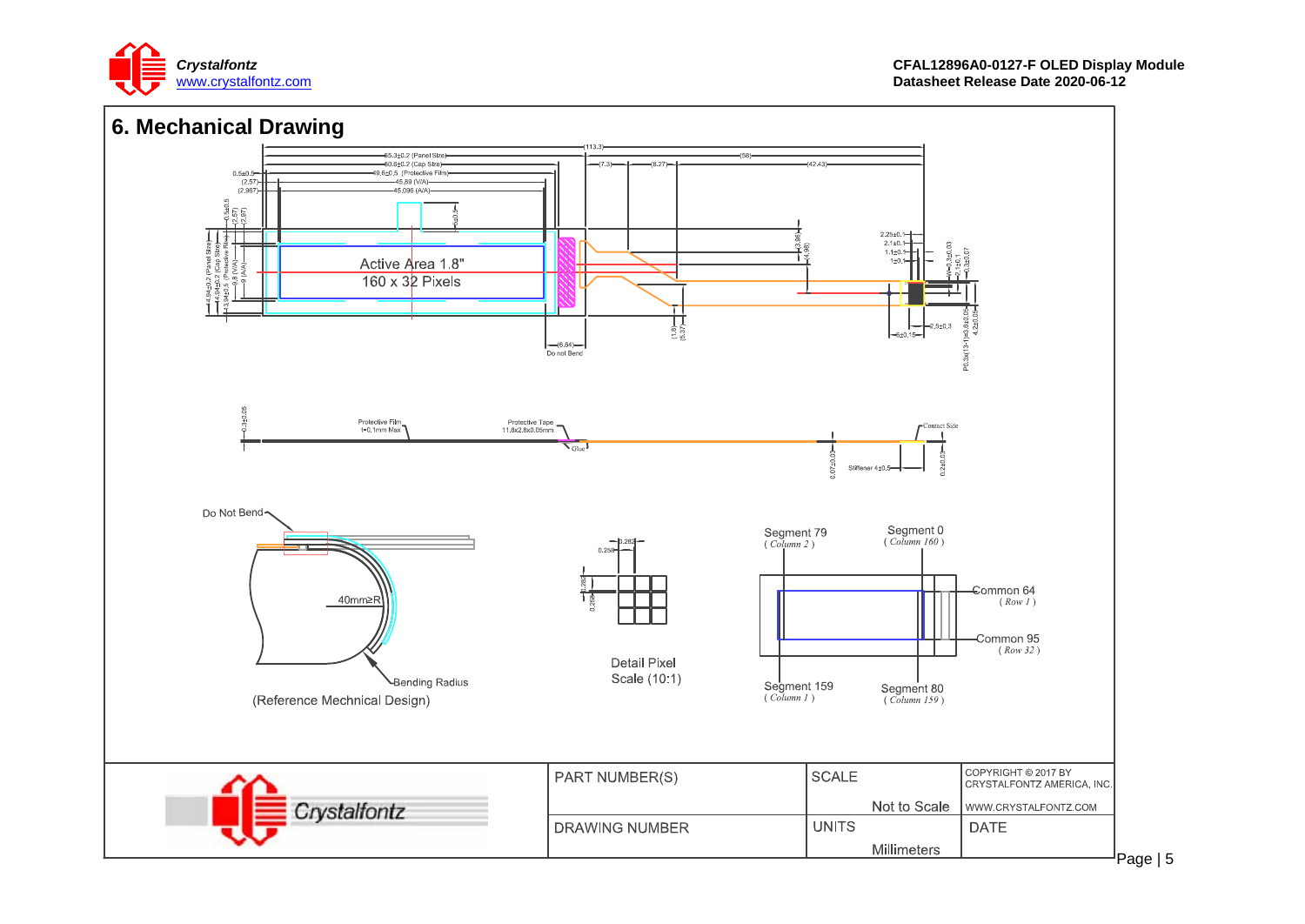

L,

# <span id="page-5-0"></span>**7. Interface Pin Function**

| Pin            | <b>Symbol</b> | $II$ | <b>Function</b>                                                                                                                                                                                                                                                                                                                                                             |  |  |  |  |
|----------------|---------------|------|-----------------------------------------------------------------------------------------------------------------------------------------------------------------------------------------------------------------------------------------------------------------------------------------------------------------------------------------------------------------------------|--|--|--|--|
| 1              | <b>VCC</b>    | P    | <b>Power Supply for OEL Panel</b><br>This is the most positive voltage supply pin of the chip. It must be<br>connected to an external source.                                                                                                                                                                                                                               |  |  |  |  |
| $\overline{2}$ | <b>VLSS</b>   | P    | <b>Ground of Analog Circuit</b><br>This is an analog ground pin. It should be connected to Vss externally.                                                                                                                                                                                                                                                                  |  |  |  |  |
| 3              | <b>VSS</b>    | P    | <b>Ground of Logic Circuit</b><br>This is a ground pin. It acts as a reference for the logic pins. It must be<br>connected to an external ground.                                                                                                                                                                                                                           |  |  |  |  |
| 4              | CS#           | T    | <b>Chip Select</b><br>This pin is the chip select input. The chip is enabled for MCU<br>communication only when CS# is pulled low.                                                                                                                                                                                                                                          |  |  |  |  |
| 5              | RES#          | I    | <b>Power Reset for Controller and Driver</b><br>This pin is reset signal input. When the pin is low, initialization of the<br>chip is executed. Keep this pin pulled high during normal operation.                                                                                                                                                                          |  |  |  |  |
| 6              | <b>SCLK</b>   | T    | <b>Serial Clock Input Signal</b><br>The transmission of information in the bus is low, initialization of the chip<br>is executed. Keep this pin pulled high during normal operation.                                                                                                                                                                                        |  |  |  |  |
| 7              | <b>SDIN</b>   | I    | Serial Data Input Signal<br>This pin acts as a communication channel. The input data through SDIN<br>are latched at the rising edge of SCLK in the sequence of MSB first and<br>converted to 8-bit parallel data and handled at the rising edge of last<br>serial clock. SDIN is identified to display data or command by D/C# bit<br>data at the rising of the first SCLK. |  |  |  |  |
| 8              | <b>VSS</b>    | P    | <b>Ground of Logic Circuit</b><br>This is a ground pin. It acts as a reference for the logic pins. It must be<br>connected to an external ground.                                                                                                                                                                                                                           |  |  |  |  |
| 9              | <b>VLSS</b>   | P    | <b>Ground of Analog Circuit</b><br>This is an analog ground pin. It should be connected to Vss externally.                                                                                                                                                                                                                                                                  |  |  |  |  |
| 10             | VDD           | P    | <b>Power Supply for Logic</b><br>This is a voltage supply pin. It must be connected to an external ground.                                                                                                                                                                                                                                                                  |  |  |  |  |
| 11             | N.C.          |      | <b>Reserved Pin</b><br>The N.C. pins between function pins are reserved for compatible and<br>flexible design.                                                                                                                                                                                                                                                              |  |  |  |  |
| 12             | <b>VCOMH</b>  | O    | <b>Voltage Output High Level for COM Signal</b><br>This pin is the input pin for the voltage output high level for COM signals.<br>A capacitor should be connected between this pin and Vss.                                                                                                                                                                                |  |  |  |  |
| 13             | <b>VCC</b>    | P    | <b>Power Supply for OEL Panel</b><br>This is the most positive voltage supply pin of the chip. It must be<br>connected to an external source.                                                                                                                                                                                                                               |  |  |  |  |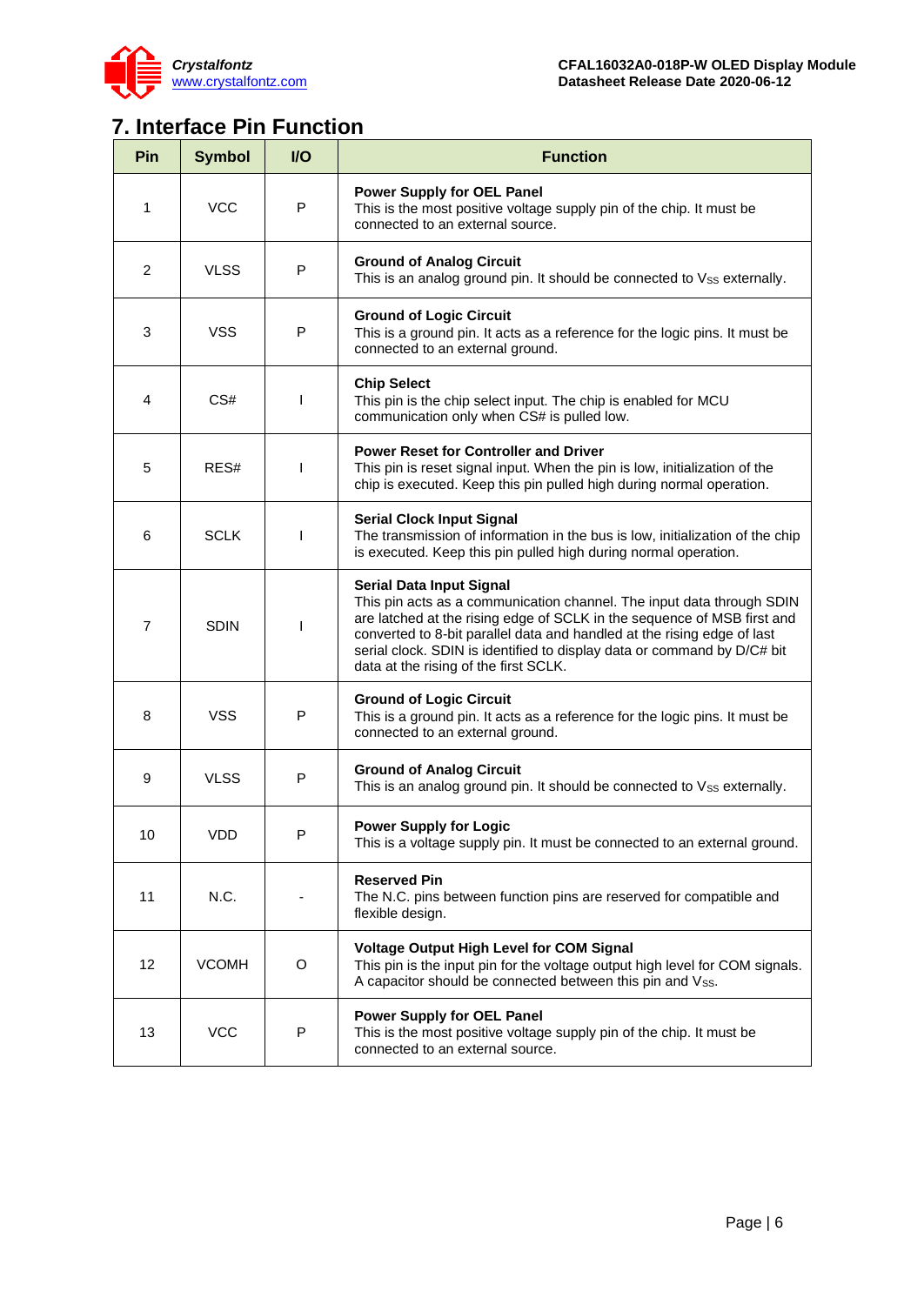

### <span id="page-6-0"></span>**8. Absolute Maximum Ratings**

| <b>Parameter</b>             | Symbol | Min    | <b>Max</b> | Unit | <b>Notes</b> |
|------------------------------|--------|--------|------------|------|--------------|
| Supply Voltage for Logic     | Vdd    | $-0.3$ |            |      | (1)(2)       |
| Supply Voltage for Display   | Vcc    |        | 14         |      | (1)(2)       |
| <b>Operating Temperature</b> | Тор    | $-40$  | +60        | °C   | (3)          |
| Storage Temperature          | STG    | $-40$  | $+75$      | °C   | -            |

*Notes:*

- (1) The above voltages are based on  $V_{SS}=0V$ .
- $(2)$  Functional operation should be restricted to the limits in the Electrical Characteristics table below.
- (3) Operating the OLED with a large number of pixels illuminated at their full brightness will generate more heat. Please assure that your mechanical and thermal installation allows for the heat to escape, reduce the brightness, or reduce the number of pixels illuminated so that the maximum operating temperature is not exceeded.

### <span id="page-6-1"></span>**9. Electrical Characteristics**

| <b>Item</b>                               | <b>Symbol</b>         | <b>Condition</b>   | <b>Min</b>          | <b>Typ</b> | <b>Max</b>             | <b>Unit</b> | <b>Note</b> |
|-------------------------------------------|-----------------------|--------------------|---------------------|------------|------------------------|-------------|-------------|
| Supply Voltage for Logic                  | <b>V<sub>DD</sub></b> |                    | 1.65                | 2.8        | 3.5                    | $\vee$      |             |
| Supply Voltage for Display                | <b>V<sub>cc</sub></b> |                    | 11.5                | 12.0       | 12.5                   | V           | (1)         |
| High-level Input                          | Vıн                   |                    | $0.8 \times V_{DD}$ |            | <b>V<sub>DD</sub></b>  | V           |             |
| Low-level Input                           | VIL                   | ٠                  | $\Omega$            |            | $0.2 \times V_{DD}$    | $\vee$      |             |
| High-level Output                         | <b>V</b> он           | $I_{\text{OUT}} =$ | $0.9 \times V_{DD}$ |            | <b>V</b> <sub>DD</sub> | $\vee$      |             |
| Low-level Output                          | Vol                   | 100µA,<br>10MHz    | 0                   |            | $0.1 \times V_{DD}$    | $\vee$      |             |
| Operating Current for V <sub>DD</sub>     | l <sub>DD</sub>       |                    | ٠                   | 350        | 700                    | μA          |             |
| Operating Current for Vcc                 | <b>I</b> cc           |                    | ٠                   | 13.3       | 16.6                   | mA          | (2)         |
|                                           |                       |                    | ۰                   | 20.5       | 25.6                   | mA          | (3)         |
|                                           |                       |                    | ۰                   | 36.7       | 45.9                   | mA          | (4)         |
| Sleep Mode Current for<br>V <sub>DD</sub> | <b>IDD. SLEEP</b>     |                    | ۰                   |            | 10                     | μA          |             |
| Sleep Mode Current for<br>Vcc             | ICC, SLEEP            |                    |                     |            | 10                     | μA          |             |

*Notes:*

- (1) Brightness (Lbr) and Supply Voltage for Display (Vcc) are subject to the change of the panel characteristics.
- (2)  $V_{DD} = 3.0V$ ,  $V_{CC} = 12.0V$ , 30% Display Area Turn On.
- (3)  $V_{DD} = 3.0V$ ,  $V_{CC} = 12.0V$ , 50% Display Area Turn On.
- $(4)$  V<sub>DD</sub> = 3.0V, V<sub>CC</sub> = 12.0V, 100% Display Area Turn On.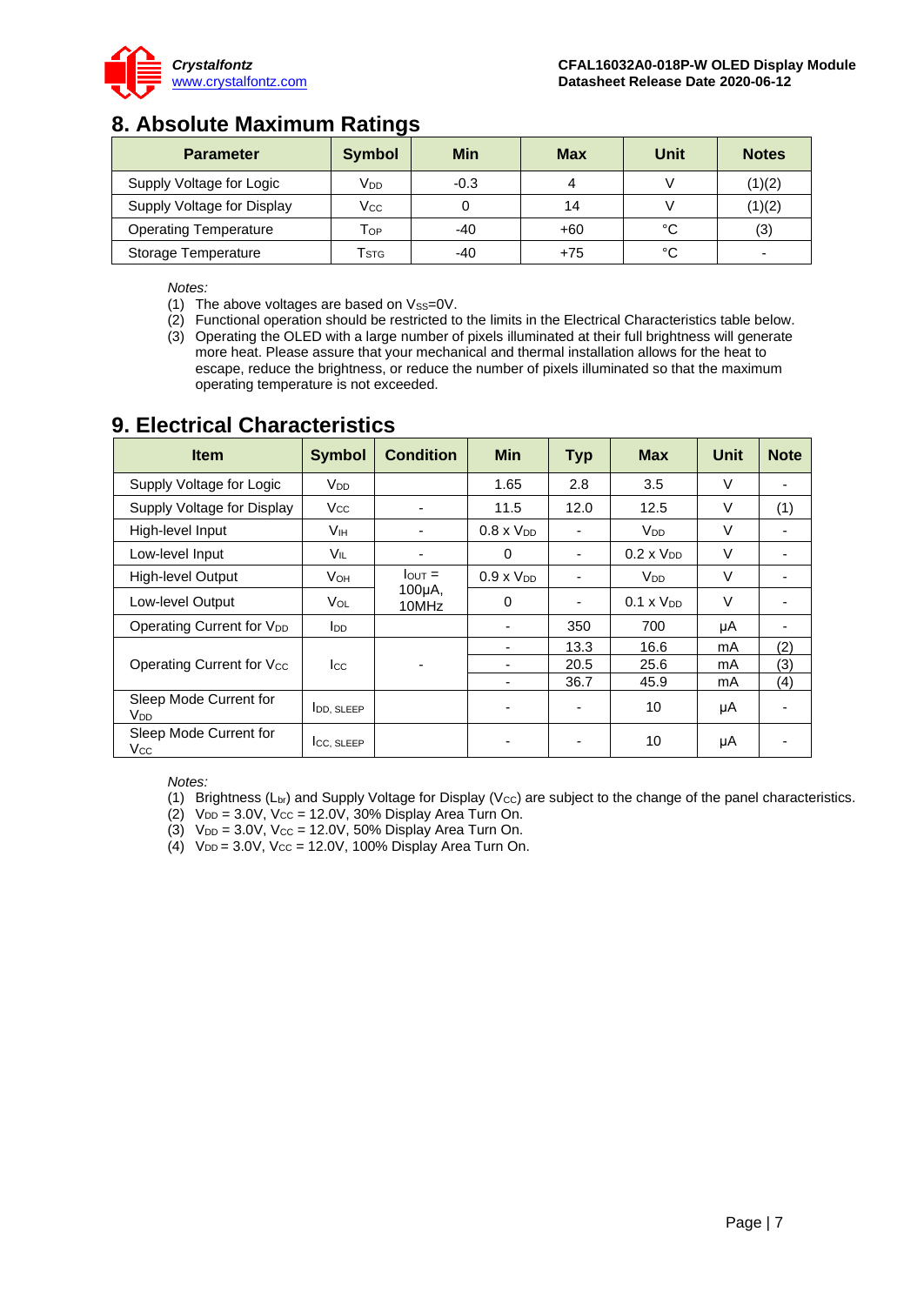

### <span id="page-7-1"></span><span id="page-7-0"></span>**10. AC Characteristics**

10.1. Serial Interface Timing Characteristics (3-wire SPI)

| $V_{DD} - V_{SS} = 1.65V$ to 3.5V, Ta= 25°C |                              |                          |            |             |  |  |  |  |
|---------------------------------------------|------------------------------|--------------------------|------------|-------------|--|--|--|--|
| <b>Symbol</b>                               | <b>Description</b>           | <b>Min</b>               | <b>Max</b> | <b>Unit</b> |  |  |  |  |
| tcycle                                      | Clock Cycle Time             | 66                       |            | ns          |  |  |  |  |
| tcss                                        | Chip Select Setup Time       | 20                       |            | ns          |  |  |  |  |
| t <sub>CSH</sub>                            | <b>Chip Select Hold Time</b> | 10                       |            | ns          |  |  |  |  |
| t <sub>DSW</sub>                            | Write Data Setup Time        | 15                       |            | ns          |  |  |  |  |
| t <sub>DHW</sub>                            | Write Data Hold Time         | 15                       |            | ns          |  |  |  |  |
| tclkl                                       | <b>Clock Low Time</b>        | 20                       |            | ns          |  |  |  |  |
| tclkh                                       | Clock High Time              | 20                       |            | ns          |  |  |  |  |
| t <sub>R</sub>                              | <b>Rise Time</b>             | $\overline{\phantom{a}}$ | 15         | ns          |  |  |  |  |
| tF                                          | <b>Fall Time</b>             |                          | 15         | ns          |  |  |  |  |

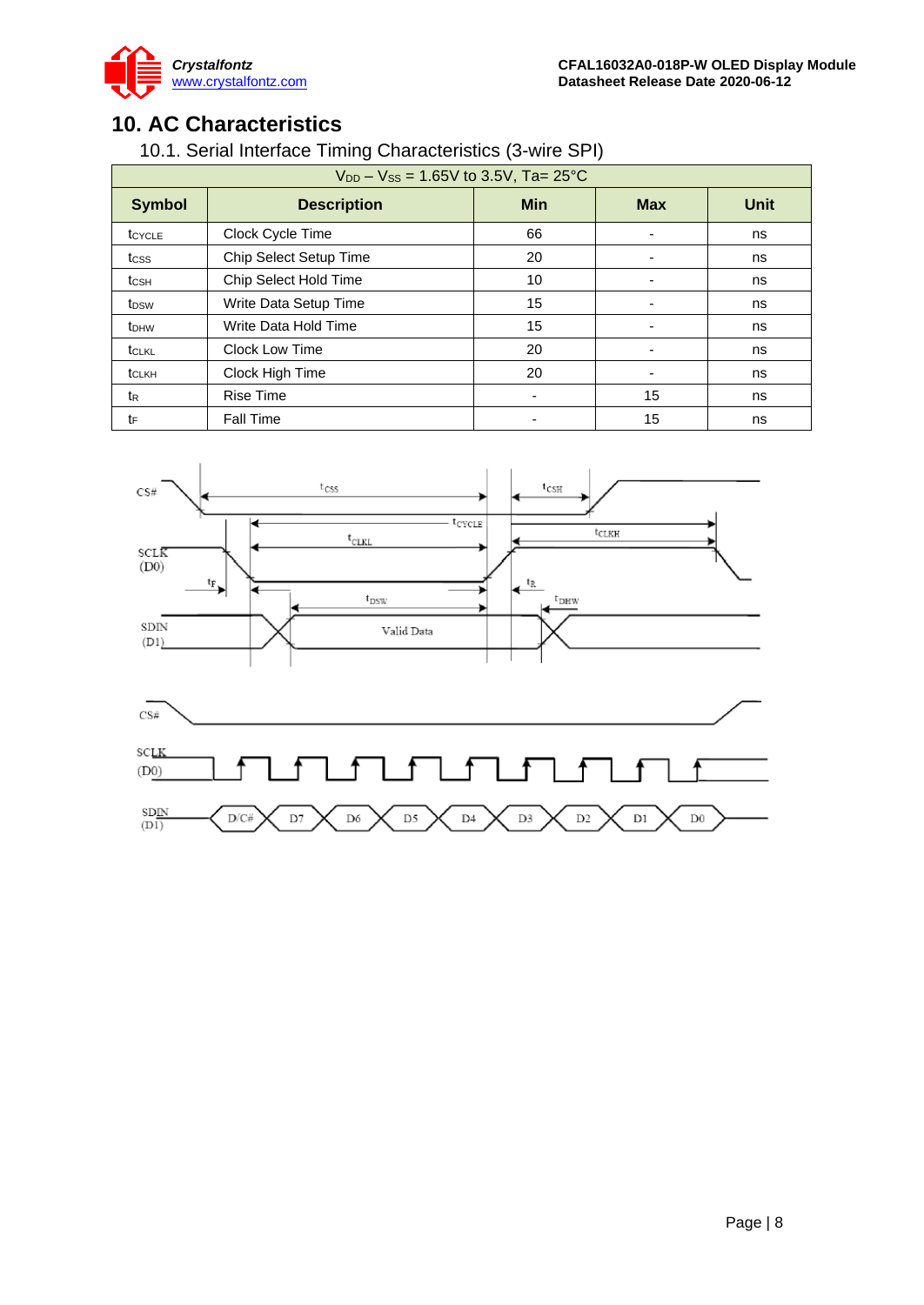

### <span id="page-8-1"></span><span id="page-8-0"></span>**11. Functional Specification**

#### 11.1. Commands

Please refer to the [Solomon Systech SSD1320 LCD Datasheet.](https://www.crystalfontz.com/controllers/SolomonSystech/SSD1320/)

#### <span id="page-8-2"></span>11.2. Power Down and Power Up Sequence

To protect OEL panel and extend the panel life time, the driver IC power up/down routine should include a delay period between high voltage and low voltage power sources during turn on/off. It gives the OEL panel enough time to complete the action of charge and discharge before/after the operation.

Power Up Sequence:

- 1. Power Up V<sub>DD</sub>
- 2. Send Display OFF command
- 3. Initialization<br>4. Clear Scree
- 4. Clear Screen
- 5. Power up Vcc
- 6. Delay 100ms (When  $V_{CC}$  is stable)
- 7. Send Display on command



1. Send Display OFF command<br>2. Power down V<sub>CC</sub> Power down V<sub>cc</sub>

Power Down Sequence:

- 3. Delay 100ms (When  $V_{CC}$  is reach 0 and panel is completely discharges)
- 4. Power down V<sub>DD</sub>

#### *Notes:*

(1) Since an ESD protection circuit is connected between  $V_{DD}$  and  $V_{CC}$  inside the driver IC,  $V_{CC}$ becomes lower than V<sub>DD</sub> whenever V<sub>DD</sub> is ON and V<sub>CC</sub> is OFF.

V<sub>ss</sub>/Ground

- (2) Vcc should be kept disabled when it is OFF.
- (3) Power Pins ( $V_{DD}$ ,  $V_{CC}$ ) can never be pulled to ground under any circumstance.
- (4)  $V_{DD}$  should not be powered down before  $V_{CC}$  is powered down.

#### <span id="page-8-3"></span>11.3. Reset Circuit

When RES# input is low, the chip is initialized with the following status:

- 1. Display is OFF
- 2. 160×160 Display Mode
- 3. Normal segment and display data column and row address mapping (SEG0 mapped to column address 00h and COM0 mapped to row address 00h)
- 4. Shift register data clear in serial interface
- 5. Display start line is set at display RAM address 0
- 6. Column address counter is set at 0
- 7. Normal scan direction of the COM outputs
- 8. Contrast control register is set at 7Fh
- 9. Normal display mode (equivalent to A4h command)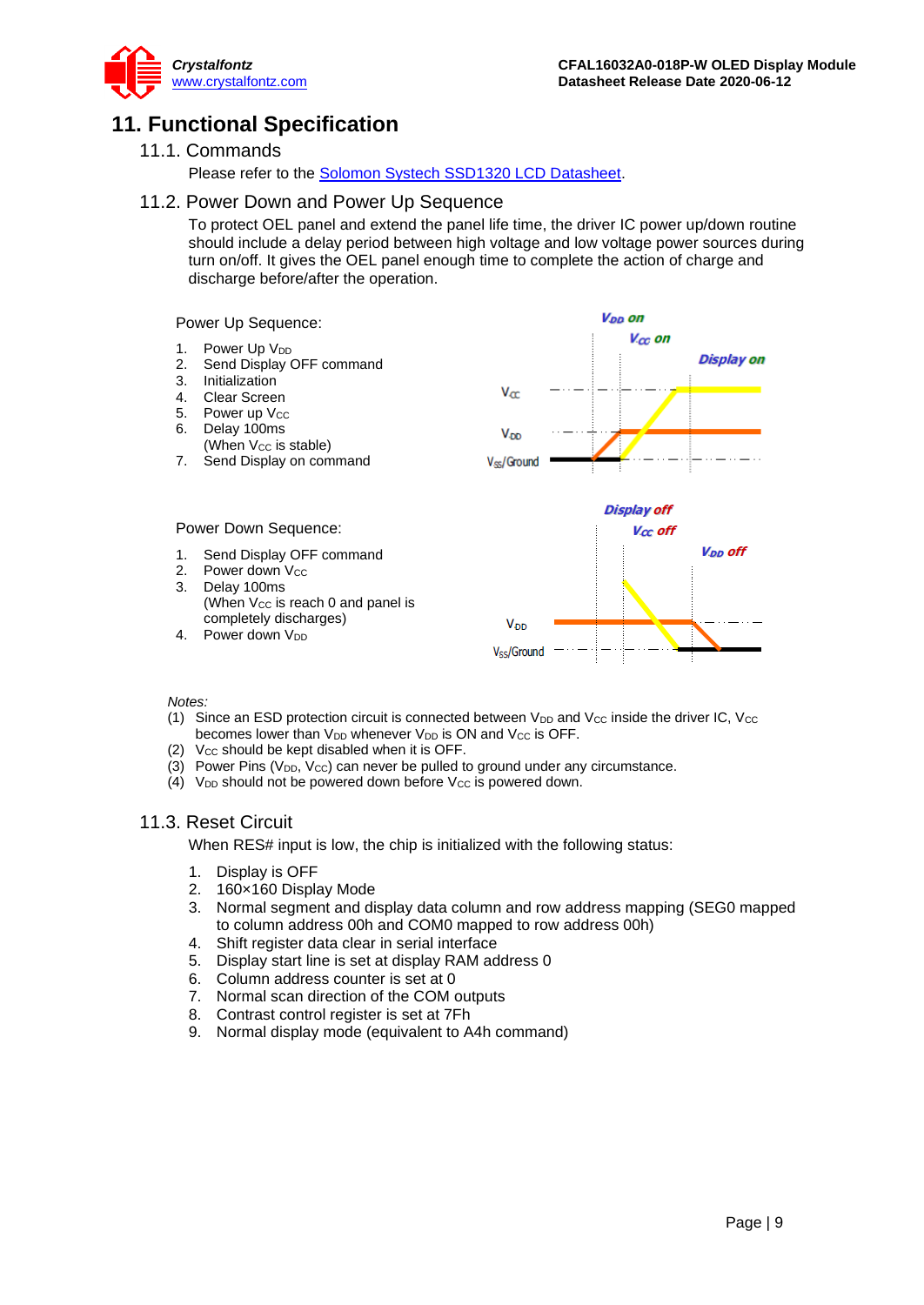

### 11.4. Application Circuit

<span id="page-9-0"></span>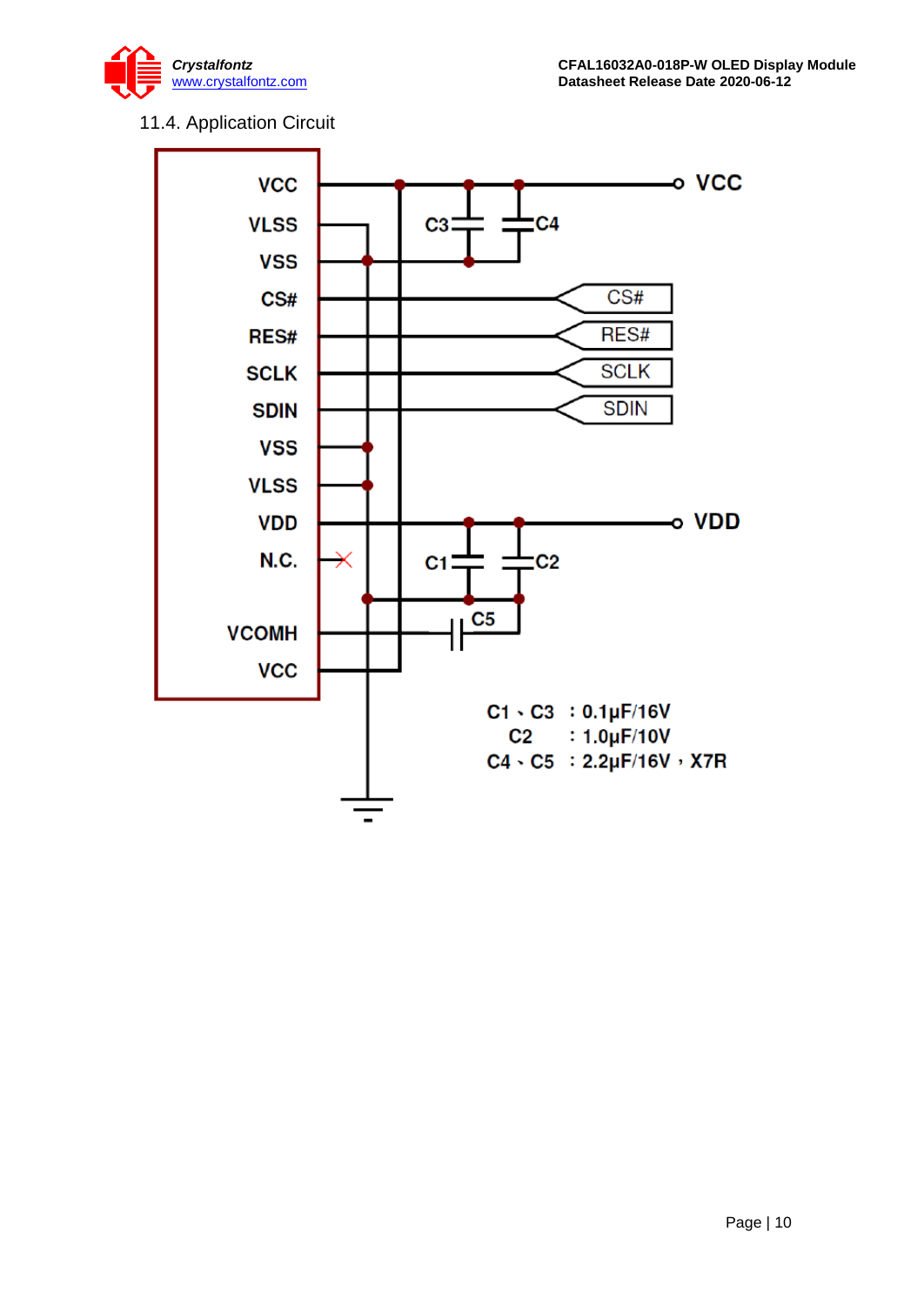

### <span id="page-10-0"></span>11.5. Actual Application Example

Command usage with explanation.

#### <Power up Sequence>



*Note: If the noise accidentally occurs at the displaying window during the operation, please reset the display in order to recover the display function.*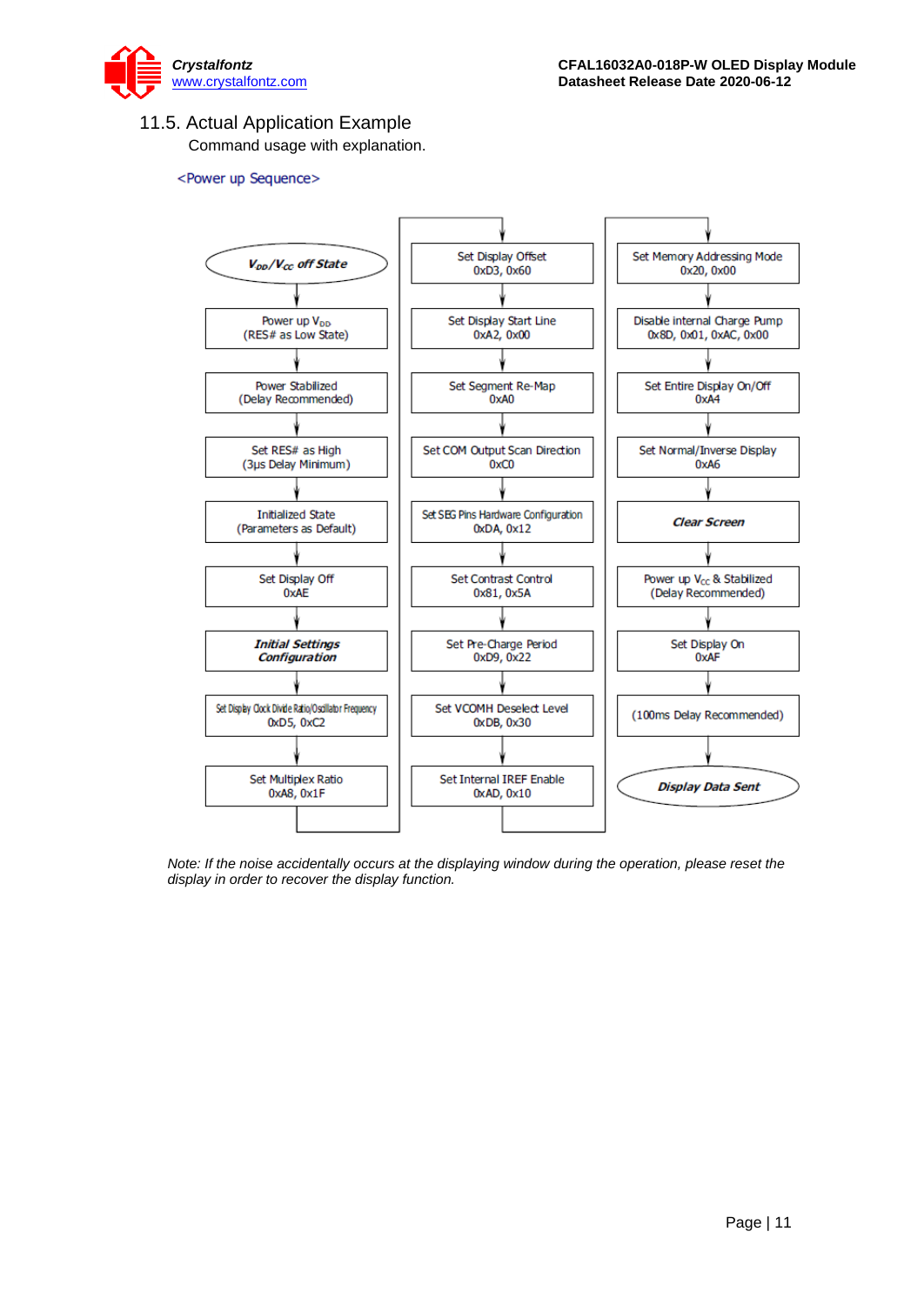

#### <Power down Sequence>

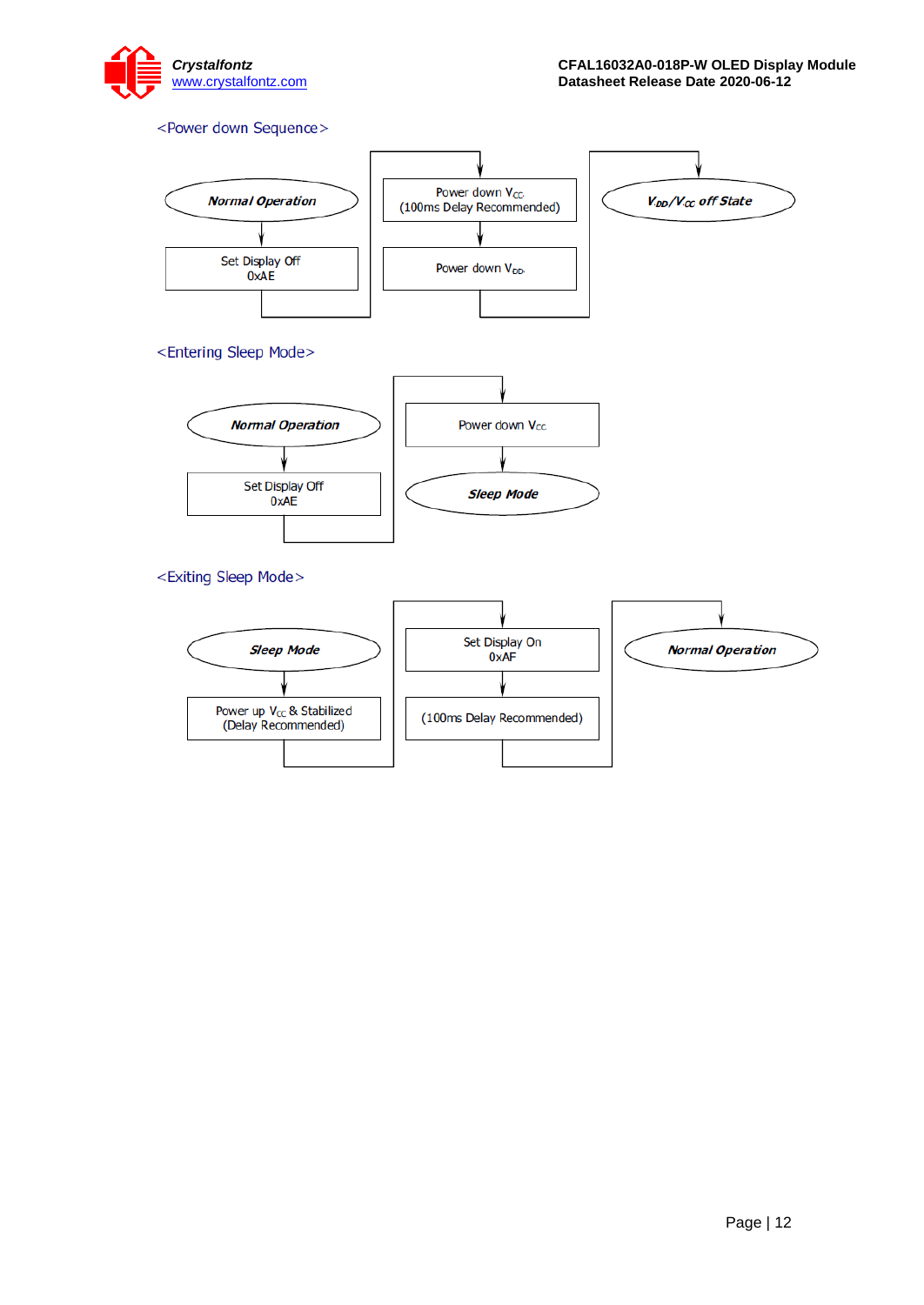

## <span id="page-12-0"></span>**12. Optical Characteristics**

| <b>Item</b>              | <b>Symbol</b> | <b>Condition</b>                                                                                                                                 | <b>Min</b> | Typ       | <b>Max</b> | Unit              |
|--------------------------|---------------|--------------------------------------------------------------------------------------------------------------------------------------------------|------------|-----------|------------|-------------------|
| <b>Viewing Direction</b> |               | V <sub>DD</sub> =3.0V, V <sub>CC</sub> = 12.0V                                                                                                   |            | All       |            |                   |
| <b>Contrast Ratio</b>    | CR.           | Dark Room                                                                                                                                        |            | >10,000:1 |            |                   |
| <b>Brightness</b>        | $L_{\rm br}$  | Brightness (L <sub>br</sub> ) and Supply<br>Voltage for Display (V <sub>cc</sub> )<br>are subject to the change of<br>the panel characteristics. | 420        | 600       |            | cd/m <sup>2</sup> |
| CIE (White)              | x             |                                                                                                                                                  | 0.25       | 0.29      | 0.33       |                   |
| CIE (White)              |               | <b>CIE 1931</b>                                                                                                                                  | 0.29       | 0.33      | 0.37       |                   |



### <span id="page-12-1"></span>**13. OLED Lifetime**

| <b>Item</b>               | <b>Conditions</b>                                                                   | <b>Min</b> | <b>Typ</b> | <b>Notes</b> |
|---------------------------|-------------------------------------------------------------------------------------|------------|------------|--------------|
| <b>Operating Lifetime</b> | $Ta = 25^{\circ}C$<br>Initial 50% check<br>board brightness<br><b>Typical Value</b> | 3,000 Hrs. |            | (1)(2)(3)    |

*Notes:* 

- (1) Lifetime is defined as the amount of time when the luminance has decayed to <50% of the initial value.
- $\overrightarrow{2}$  This analysis method uses life data obtained under accelerated conditions to extrapolate an
- estimated Probability Density Function (PDF) for the product under normal use conditions.
- (3) Screen saving mode will extend OLED lifetime.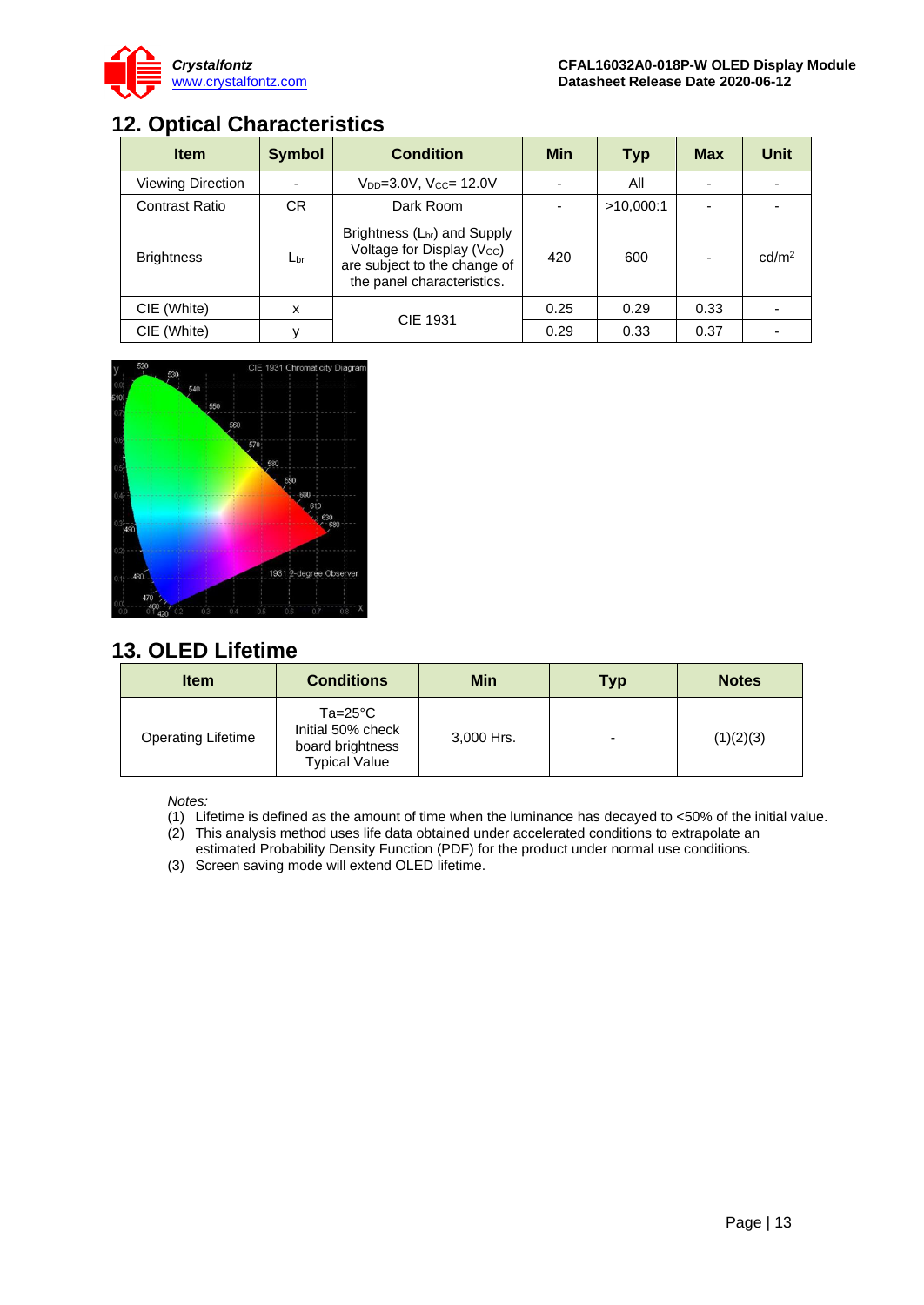

### <span id="page-13-0"></span>**14. OLED Module Precautions**

The precautions below should be followed when using OLED modules to help ensure personal safety, module performance, and compliance of environmental regulations.

#### <span id="page-13-1"></span>14.1. Modules

- Avoid applying excessive shocks to module or making any alterations or modifications to it.
- Do not make extra holes on the printed circuit board, modify its shape or change the components of OLED display module.
- Do not disassemble the OLED display module.
- Do not operate the OLED display module above the absolute maximum rating.
- Do not drop, bend or twist the OLED display module.
- Soldering: only to the I/O terminals.
- Store in an anti-static electricity container and clean environment.
- It is common to use the "screen saver" to extend the lifetime of the OLED display module.
	- $\circ$  Do not use the fixed information for long periods of time in real application.
	- o Do not use fixed information in OLED panel for long periods of time to extend "screen burn" effect time.
- Crystalfontz has the right to change the passive components, including R2 and R3 adjust resistors. (Resistors, capacitors and other passive components will have different appearance and color caused by the different supplier.)
- Crystalfontz have the right to change the PCB Rev. (In order to satisfy the supplying stability, management optimization and the best product performance, etc., under the premise of not affecting the electrical characteristics and external dimensions, Crystalfontz has the right to modify the version.).

#### <span id="page-13-2"></span>14.2. Handling Precautions

- Since the display panel is made of glass, do not apply mechanical impacts such as dropping from a high position.
- If the display panel is accidently broken, and the internal organic substance leaks out, be careful not to inhale or touch the organic substance.
- If pressure is applied to the display surface or its neighborhood of the OLED display module, the cell structure may be damaged, so be careful not to apply pressure to these sections.
- The polarizer covering the surface of the OLED display module is soft and can be easily scratched. Please be careful when handling the OLED display module.
- Clean the surface of the polarizer covering the OLED display module if it becomes soiled using following adhesion tape.
	- o Scotch Mending Tape No. 810 or an equivalent
	- $\circ$  Never breathe the soiled surface or wipe the surface using a cloth containing solvent such as ethyl alcohol, since the surface of the polarizer will become cloudy.
	- o The following liquids/solvents may spoil the polarizer:
		- Water
		- **Ketone**
		- Aromatic Solvents
- Hold the OLED display module very carefully when placing the OLED display module into the system housing.
- Do not apply excessive stress or pressure to the OLED display module. And, do not over bend the film with electrode pattern layouts. These stresses will influence the display performance. Also, be sure to secure the sufficient rigidity for the outer cases.

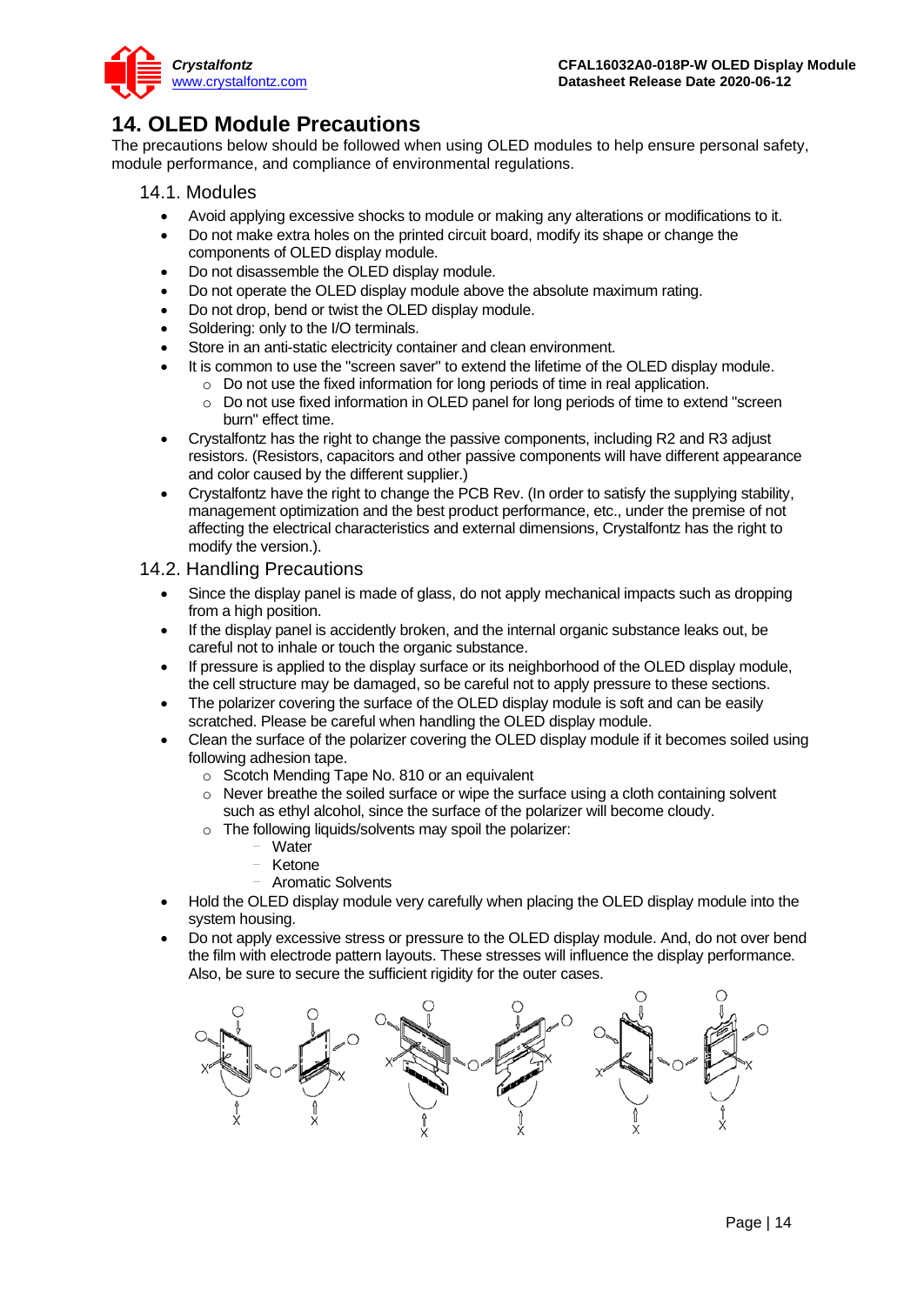

- Do not apply stress to the LSI chips and the surrounding molded sections.
- Do not disassemble or modify the OLED display module.
- Do not apply input signals while the logic power is off.
- Pay sufficient attention to the working environments when handing the OLED display module to prevent occurrence of element breakage accidents by static electricity.
	- o Be sure to make human body grounding when handling OLED display modules.
	- o Be sure to ground tools to use for assembly such as soldering irons.
	- $\circ$  To suppress generation of static electricity, avoid carrying out assembly work under dry environments.
	- $\circ$  Protective film is being applied to the surface of the display panel of the OLED display module. Be careful since static electricity may be generated when exfoliating the protective film.
- Protection film is being applied to the surface of the display panel and removes the protection film before assembling it. At this time, if the OLED display module has been stored for a long period of time, residue adhesive material of the protection film may remain on the surface of the display panel after the film has been removed. In such a case, remove the residue material by the method discussed above.
- If electric current is applied when the OLED display module is being dewed or when it is placed under high humidity environments, the electrodes may become corroded. If this happens proceed with caution when handling the OLED display module.

#### <span id="page-14-0"></span>14.3. Storage Precautions

- When storing the OLED display modules put them in static electricity preventive bags to avoid exposure to direct sunlight and fluorescent lamps. Also avoid high temperature and high humidity environments and low temperatures (less than 0°C) environments. (We recommend you store these modules in the packaged state when they were shipped from Crystalfontz). Be careful not to let water drops adhere to the packages or bags, and do not let dew gather on them.
- If electric current is applied when water drops are adhering to the surface of the OLED display module the OLED display module may have become dewed. If a dewed OLED display module is placed under high humidity environments it may cause the electrodes to become corroded. If this happens proceed with caution when handling the OLED display module.

#### <span id="page-14-1"></span>14.4. Designing Precautions

- The absolute maximum ratings are the ratings that cannot be exceeded for OLED display module. If these values are exceeded, panel damage may happen.
- To prevent occurrence of malfunctioning by noise pay attention to satisfy the  $V_{\parallel}$  and  $V_{\parallel}$ specifications and, at the same time, to make the signal line cable as short as possible.
- We recommend that you install excess current preventive unit (fuses, etc.) to the power circuit  $(V<sub>DD</sub>)$ . (Recommend value: 0.5A)
- Pay sufficient attention to avoid occurrence of mutual noise interference with the neighboring devices.
- As for EMI, take necessary measures on the equipment side.
- When fastening the OLED display module, fasten the external plastic housing section.
- If the power supply to the OLED display module is forcibly shut down, by such errors as taking out the main battery while the OLED display panel is in operation, we cannot guarantee the quality of this OLED display module.
	- $\circ$  Connection (contact) to any other potential than the above may lead to rupture of the IC.

#### <span id="page-14-2"></span>14.5. Disposing Precautions

• Request the qualified companies to handle the industrial wastes when disposing of the OLED display modules. Or, when burning them, be sure to observe the environmental and hygienic laws and regulations.

#### <span id="page-14-3"></span>14.6. Other Precautions

- When an OLED display module is operated for a long period of time with a fixed pattern, the fixed pattern may remain as an after image or a slight contrast deviation may occur.
	- $\circ$  If the operation is interrupted and left unused for a while, normal state can be restored.